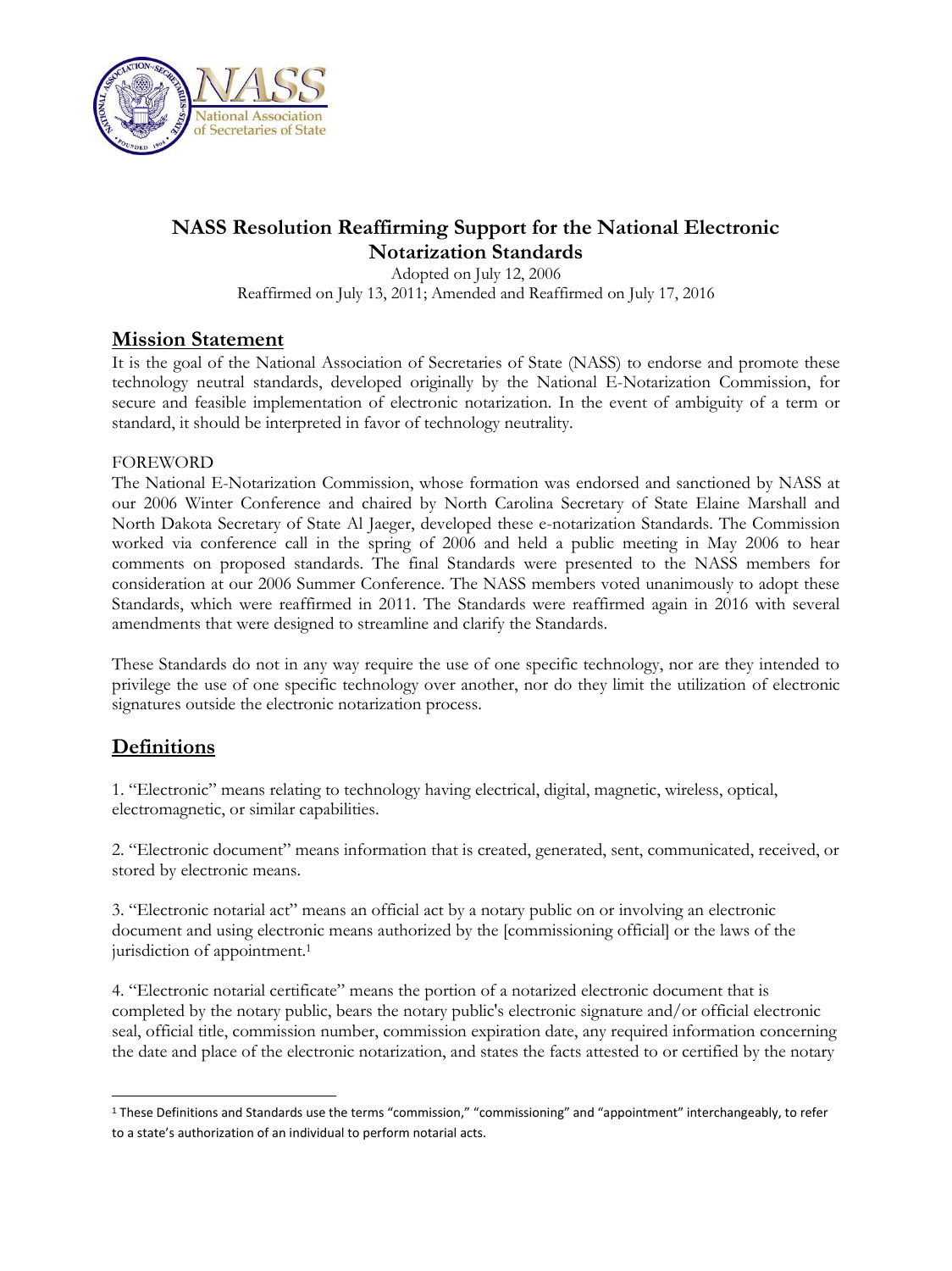public in a particular electronic notarization.<sup>2</sup>

5. "Electronic notary seal" and "official electronic seal" mean information within a notarized electronic document that includes the notary public's name, jurisdiction of appointment, commission number, and commission expiration date, and generally corresponds to data in notary public seals used on paper documents.<sup>3</sup>

6. "Electronic signature" means an electronic sound, symbol, or process attached to or logically associated with an electronic document and executed or adopted by a person with the intent to sign the electronic document or record.

7. "Electronically enabled notary public" means a notary public who has registered with the [commissioning official] the capability of performing electronic notarial acts in conformance with these Standards.

8. "Non-repudiation" means the inability of the signer of an electronic document to deny their electronic signature without factual basis.<sup>4</sup>

9. "Notary electronic signature" means those forms of electronic signature which have been approved by the commissioning official as an acceptable means for an electronic notary to affix the notary's official signature to an electronic record that is being notarized.

10. "Notary public" means an individual commissioned or appointed to perform a notarial act by the [commissioning/appointing officer or agency] of this State.<sup>5</sup>

11. "Physical appearance" and "appears before the notary" mean that the principal and the notary public are physically close enough to see, hear, communicate with, and give identification credentials to each other without reliance on electronic devices such as telephones, computers, video cameras or facsimile machines.

12. "Registration" and "register" mean a separate commission to perform electronic notarial acts under the laws of this State, or registration with the commissioning official in compliance with these Standards.<sup>6</sup>

 $\overline{\phantom{a}}$ 

<sup>5</sup> The Revised Uniform Law on Notarial Acts differentiates "notary public" from "notarial officer," which is a notary public OR other individual—for example, judges, clerks, etc.—authorized to perform a notarial act. These Standards contemplate only notaries public.

<sup>&</sup>lt;sup>2</sup> Although the definitions for "electronic notarial certificate" and "electronic notary seal" have references to "commission number," "commission expiration" and "notary seal," it is recognized that some jurisdictions do not issue commission numbers, or require notary seals. Other jurisdictions that issue life-long notary commissions do not have expiration dates.

<sup>3</sup> See footnote 2.

<sup>4</sup> The concept of "non-repudiation" is intended to create a presumption of regularity and reliability of electronically executed documents, so that they may be relied upon by third parties. This presumption is foundational to commissioning authorities' ability to authenticate notarial acts.

<sup>6</sup> This new Definition recognizes that some states that have authorized electronic notarization require only a single notary commission for performance of paper-based and electronic notarial acts, while other states require a separate commission for each medium. As such, "registration" and "register" apply to either commissioning or appointment approach.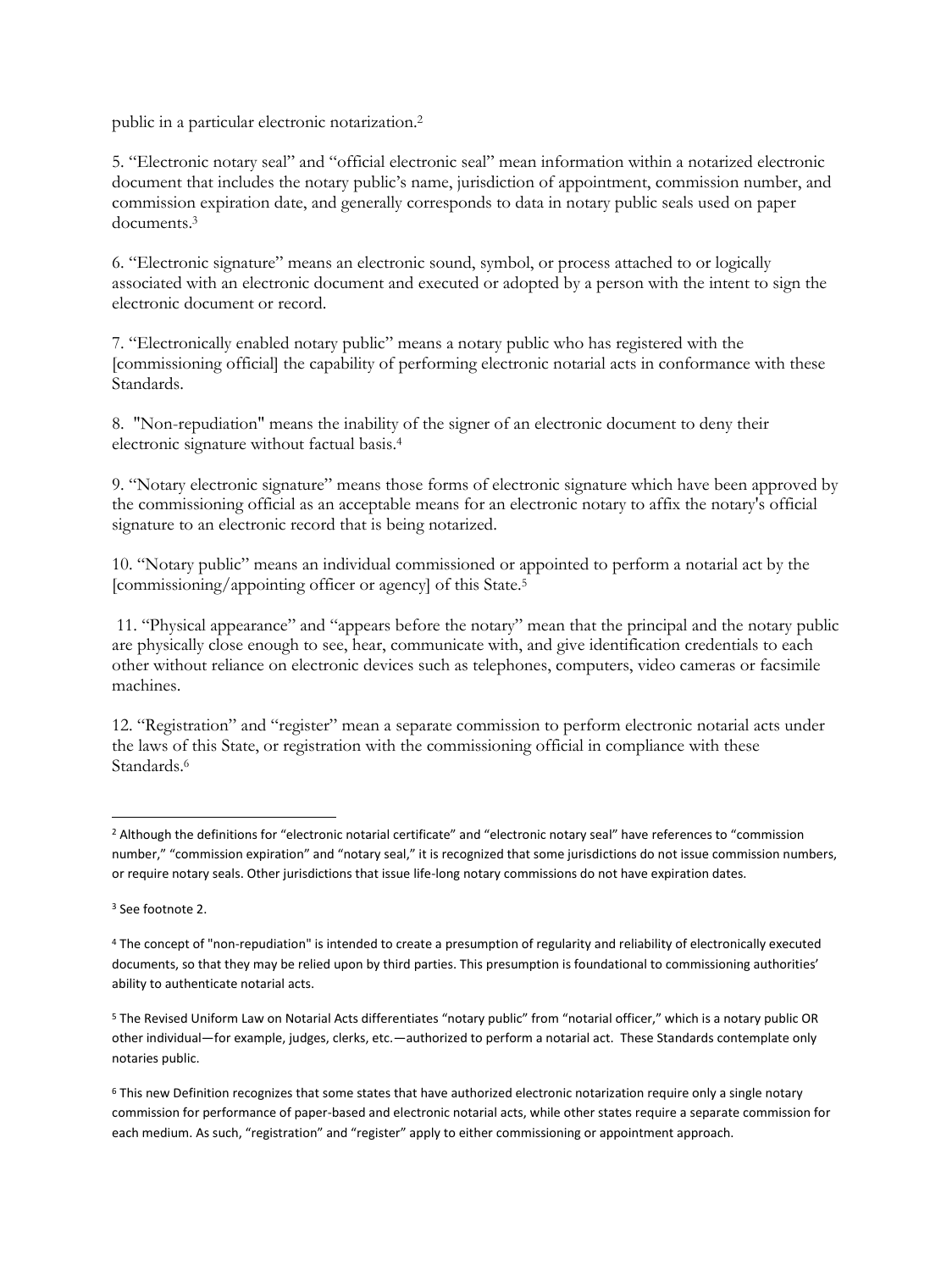13. "State" means a state of the United States, the District of Columbia, Puerto Rico, the United States Virgin Islands, or any territory or insular possession subject to the jurisdiction of the United States.

14. "Tamper-evident" means that any changes to an electronic document shall display evidence of the change.

15. "Unique to the Notary Public" and "under the sole control" mean with respect to an electronic notarization that the signing device used to affix the electronic signature of the Notary Public and to render the official electronic seal information tamper-evident must be accessible by and attributable solely to the Notary Public to the exclusion of all other persons and entities for the necessary period of time that such device is engaged and operating to effectuate the authorized electronic notarization.<sup>7</sup>

 $\overline{\phantom{a}}$ 

<sup>7</sup> The definitions of "unique to the notary public" and "under the sole control" are terms that do not require any particular currently existing technology or preclude any signature or seal technology that may emerge in the future for the purpose of electronic notarization that satisfy these standards.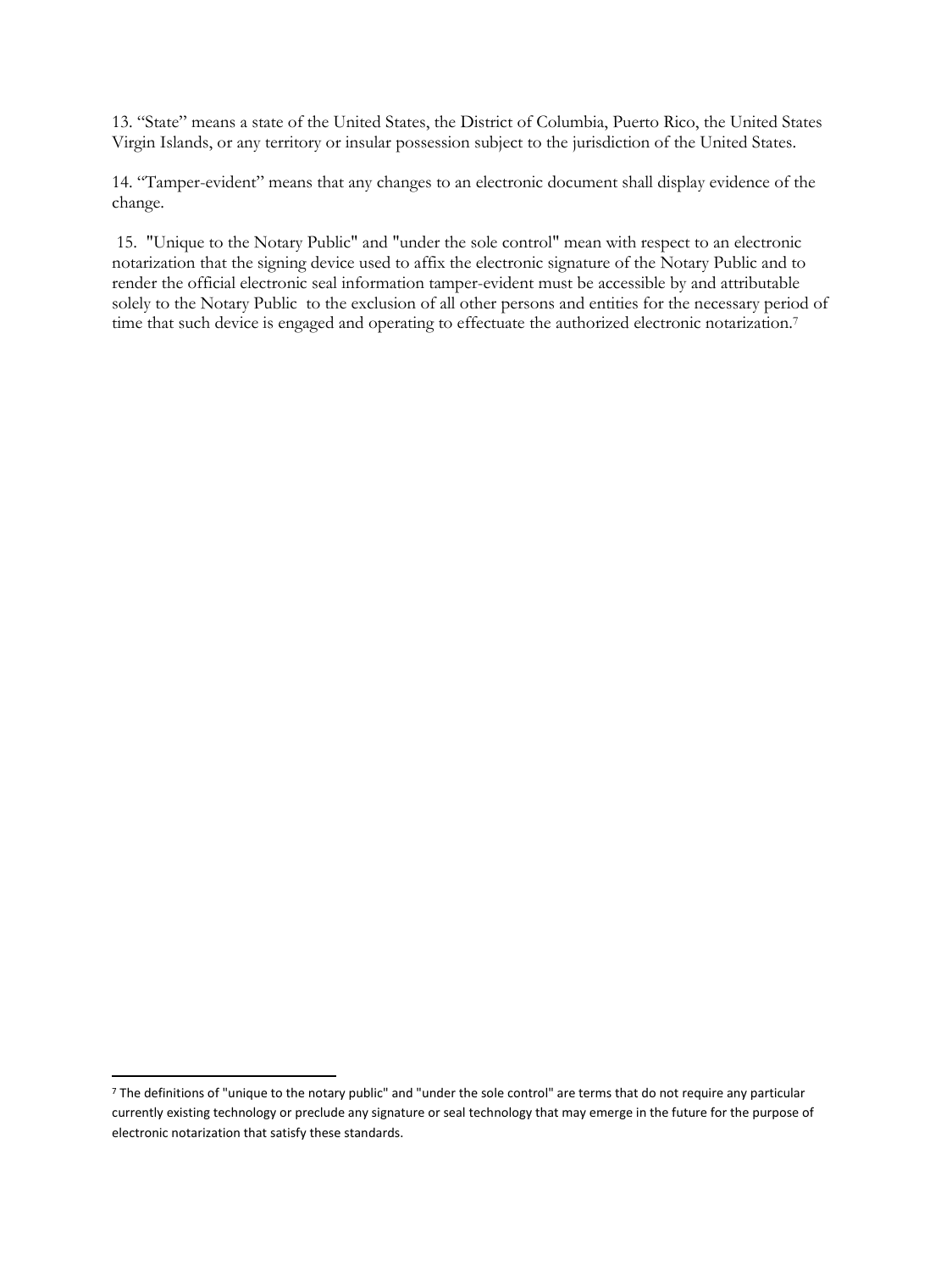## **Standards**

#### Physical Appearance Requirement

1. A notary public shall not perform an electronic notarization if the document signer does not appear in person before the notary public at the time of notarization.

2. The methods for identifying document signers for an electronic notarization shall be the same as the methods required for a paper-based notarization. 8

#### Registration Requirement

 $\overline{\phantom{a}}$ 

3. The commissioning official shall require a notary public to register the capability to notarize electronically before performing any electronic notarial act. Such registration shall be with the [commissioning official] every time a notary public adopts a new or additional technology with which to perform electronic notarial acts.

4. The commissioning official shall require a notary public who registers the capability of performing electronic notarial acts to provide the following information: a) the electronic technology or technologies to be used in attaching or logically associating an electronic notarial signature, seal and certificate to an electronic document; b) an exemplar of the notary's electronic signature and official electronic seal, and c) any necessary instructions or techniques supplied by the vendor that allow the notary's electronic signature and official electronic seal to be read.<sup>9</sup>

#### Form and Manner of Performing the Electronic Notarial Act

5. When performing an electronic notarization, a notary public shall complete an electronic notarial certificate and attach or logically associate the notary's electronic signature and seal to that certificate in a tamper-evident manner. Evidence of tampering pursuant to this standard may be used to determine whether the notarial act is valid or invalid.

<sup>8</sup> Under no circumstance shall a notary public base identification merely upon familiarity with a signer's electronic signature or an electronic verification process that authenticates the signer's electronic signature when the signer is not in the physical presence of the notary public.

<sup>&</sup>lt;sup>9</sup> The technologies that a state may authorize for an electronic notarization will dictate how the attachment or logical association of the electronic notarial certificate, electronic signature, and official electronic seal to the document will be accomplished. It is possible that the electronic signature and seal may be combined in a single element, or that the seal may be a component of the signature or vice versa. The important matter is that all of the notary public's identifying and commissioning information be made a part of, or a secure attachment to, the underlying notarized electronic document. Although Uniform Electronic Transactions Act (UETA) , and Uniform Real Property Electronic Recording Act (URPERA) and the federal E-Sign Act can be read to have eliminated the need for a physical seal image as a requirement for determining whether an electronic document is an "original" versus a copy, the seal requirement remains essential to authenticating documents under federal and state rules of evidence. What is important is that the basic identifying and commissioning information – contained in the notary public's holographic signature and traditional inking and embossing notary seals – also be elements of a notarized electronic document.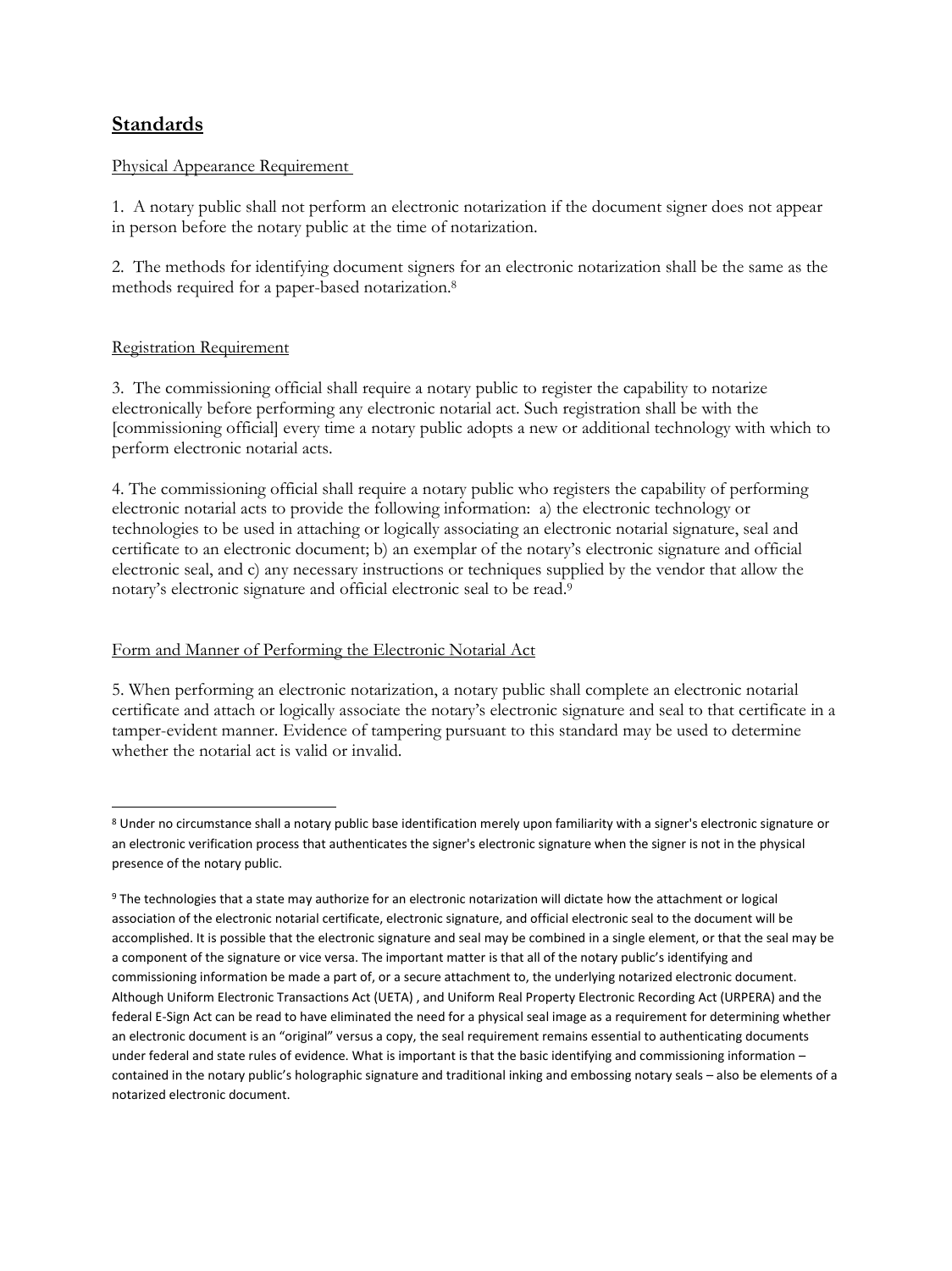6. The notary public's electronic signature is deemed to be reliable if the following requirements are met: a) it is unique to the notary public, b) it is capable of independent verification, c) it is retained under the notary public's sole control, and d) it is attached to or logically associated with the electronic document in a tamper-evident manner. Evidence of tampering pursuant to this standard may be used to determine whether the notarial act is valid or invalid.

7. The notary public's official electronic seal is deemed to be reliable if the following requirements are met: a) it is unique to the notary public, b) it is capable of independent verification, c) it is retained under the notary public's sole control, and d) it is attached to or logically associated with the electronic document in a tamper-evident manner. Evidence of tampering pursuant to this standard may be used to determine whether the notarial act is valid or invalid.

8. The notary public's electronic signature in combination with the electronic notary seal shall be used only for the purpose of performing electronic notarial acts.

9 The liability, sanctions, and remedies for the improper performance of electronic notarial acts are the same as described and provided by law for the improper performance of non-electronic notarial acts.

### Security Requirements

 $\overline{a}$ 

10. The notary public shall not disclose any access information used to affix the electronic notary's signature and seal except when requested by law enforcement, the courts, and with reasonable precautions, electronic document preparation and transmission vendors.<sup>10</sup>

#### Requirements for Authenticating the Notarial Act

11. Electronic notarial acts need to fulfill certain basic requirements to ensure non-repudiation and the capability of being authenticated by the [commissioning official] for purposes of issuing Apostilles and Certificates of Authentication. They are as follows: a) the fact of the notarial act, including the notary's identity, signature, and commission status, must be verifiable by the commissioning official and b) the notarized electronic document will be rendered ineligible for authentication by the [commissioning official] if it is improperly modified after the time of notarization, including any unauthorized alterations to the document content, the electronic notarial certificate, the notary public's electronic signature, and/or the notary public's official electronic seal.<sup>11</sup>

### Requirements for Issuance of Electronic Apostilles and Certificates of Authentication (Appointment)

12. Electronic Apostilles need to fulfill certain basic requirements to ensure non-repudiation: a) the fact

<sup>&</sup>lt;sup>10</sup> Control of security aspects such as but not limited to passwords, token devices, biometrics, PINS, phrases, software on protected hardware shall remain only under the control of the commissioned individual.

<sup>&</sup>lt;sup>11</sup> "Authentication" in this context is "a certification of the genuineness of the official character, i.e., signature and seal, or position of a foreign official. It is an act done with the intention of causing a document which has been executed or issued in one jurisdiction to be recognized in another jurisdiction. Documents which may require authentication include legal instruments notarized by foreign notaries or other officials, and copies of public records, such as birth, death, and marriage certificates, issued by foreign record keepers." (22 CFR 92.36)